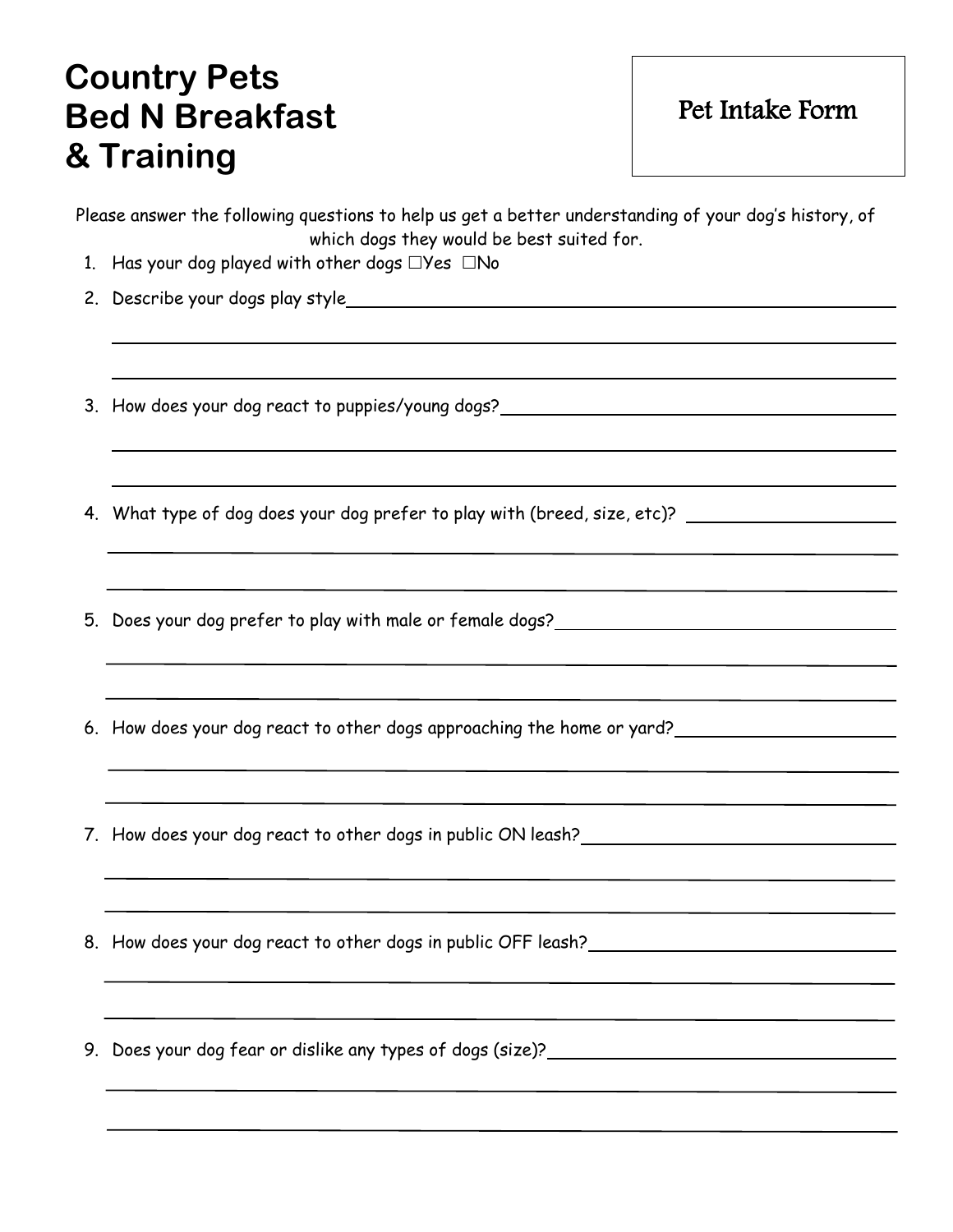| 11. Has your dog ever bitten another dog? $\square$ Yes $\square$ No If yes, under what circumstances?<br>12. Has your dog ever been bitten by another dog? $\square$ Yes $\square$ No If yes, under what circumstances<br><b>Interactions with People</b><br>1. Has your dog ever bitten anyone? $\Box$ Yes $\Box$ No If Yes, what were the circumstances? |  |  |  |  |  |
|-------------------------------------------------------------------------------------------------------------------------------------------------------------------------------------------------------------------------------------------------------------------------------------------------------------------------------------------------------------|--|--|--|--|--|
|                                                                                                                                                                                                                                                                                                                                                             |  |  |  |  |  |
|                                                                                                                                                                                                                                                                                                                                                             |  |  |  |  |  |
|                                                                                                                                                                                                                                                                                                                                                             |  |  |  |  |  |
|                                                                                                                                                                                                                                                                                                                                                             |  |  |  |  |  |
|                                                                                                                                                                                                                                                                                                                                                             |  |  |  |  |  |
|                                                                                                                                                                                                                                                                                                                                                             |  |  |  |  |  |
| 4. What happens when a person tried to take a toy or food you're your dog?__________________________                                                                                                                                                                                                                                                        |  |  |  |  |  |
| <b>General Information</b><br>1. Rate your dog's energy level = 1 being very mellow and 10 being totally uncontrollable_______                                                                                                                                                                                                                              |  |  |  |  |  |
|                                                                                                                                                                                                                                                                                                                                                             |  |  |  |  |  |
|                                                                                                                                                                                                                                                                                                                                                             |  |  |  |  |  |